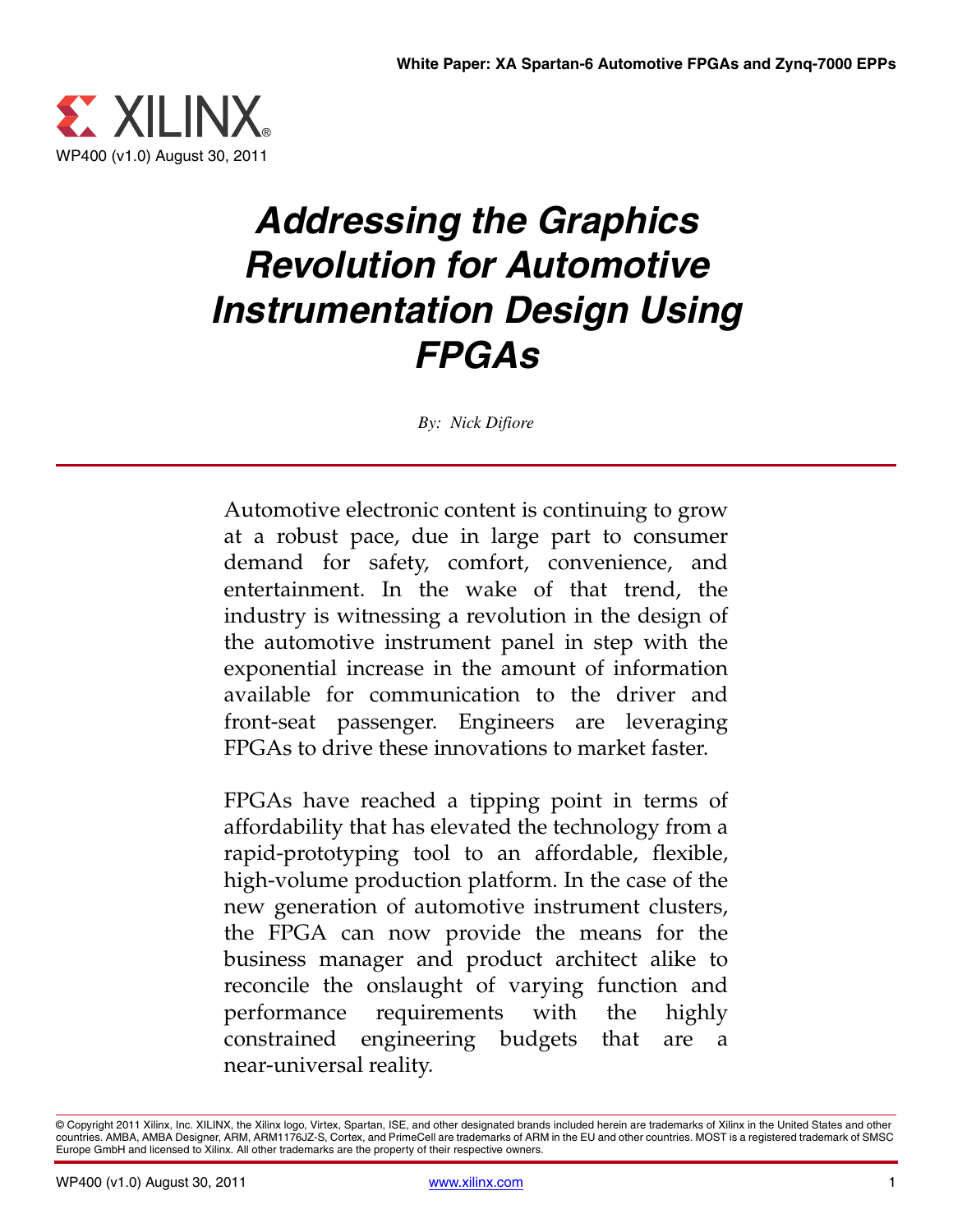# Configurable Clusters

One of the early enablers for increasing the information available to drivers was the advent of the thin-film transistor liquid-crystal display (TFT-LCD) for in-vehicle information and entertainment. The LCD enabled the use of a GUI that was easy to use and increased the level of information that could be communicated—much of it initially fueled by the emergence of GPS-based autonomous navigation systems.

With the transformation of the traditional instrument cluster (see [Figure 1](#page-1-0)), the TFT-LCD is again disrupting what was once a very predictable design centering on electromechanical speedometer, tachometer, and fuel and temperature gauges, along with status and warning lights. This new and inherently flexible means of information display is providing a blank canvas for the automotive designer, subject to practical limitations imposed by the human-factors engineer.

<span id="page-1-0"></span>

WP400\_01\_072911

*Figure 1:* **Traditional Electromechanical Gauges**

Unlike traditional electromechanical instrumentation, the TFT-LCD allows for the dynamic organization of information. The driver can opt to have the system display only those gauges wanted at the moment, in real time, switching to others on the fly as needed. This new freedom has opened up an infinite number of design possibilities with respect to the overall function and style of dashboard instrumentation (see [Figure 2\)](#page-1-1).

<span id="page-1-1"></span>

*Figure 2:* **Dynamic Automotive Instrument Display**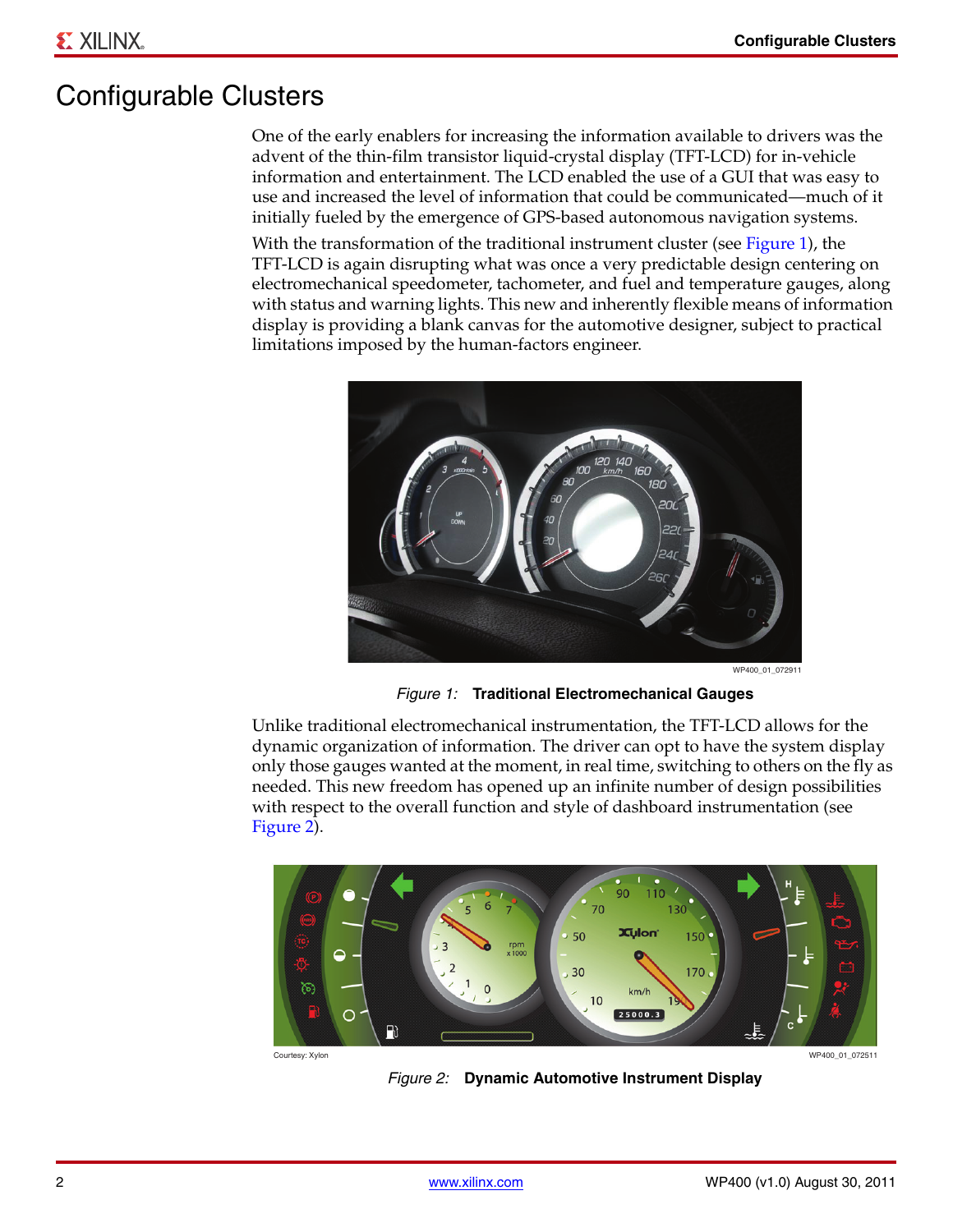#### Contrasting the Old and the New

The traditional cluster of dashboard instruments had a rather consistent architecture, in terms of electrical design and software (behavior), spanning the most basic cars to high-end luxury variants. Three main functional tasks were relatively straightforward:

- Gather vehicle and power-train status, including performance and diagnostic data, from the power-train controller and various sensors (directly, or through a vehicle network, or both)
- Control electromagnetic gauges (primarily stepper-motor-based) to display the proper real-time information.
- Display any relevant diagnostic or status information through warning indicators (e.g., turn signals and check-engine lights) or, in some cases, through a very limited (usually segmented) alphanumeric display, sometimes referred to as a message center.

The primary differentiators in traditional cluster designs are the overall mechanical packaging, gauge positioning, number of gauges, pointer shapes and colors, style of the fixed graphics, and lighting techniques. Designers have adopted some very sophisticated optical/mechanical techniques to get the "wow factor" in luxury products (for example, using reflected images to attain three-dimensional floating telltales or pointers). Nevertheless, the basic design elements outside of mechanical packaging remained the same for the most basic (economy vehicle) to the most complex (luxury car) models. A standardized electronic architecture, based on the use of a limited variety of semicustom microcontrollers, has been realistic and customary. [Figure 3](#page-3-0) illustrates this traditional common architecture.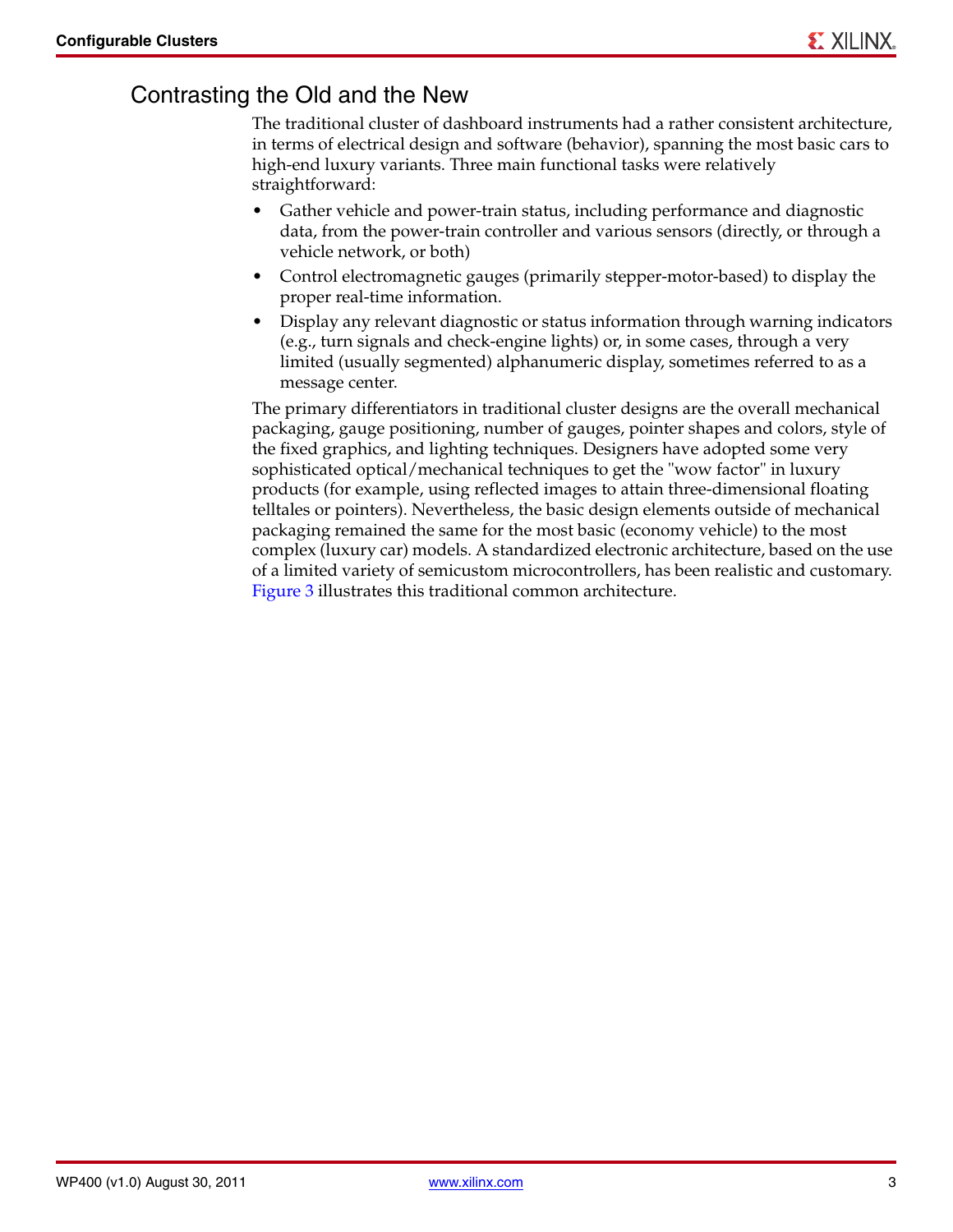<span id="page-3-0"></span>

*Figure 3:* **Traditional Cluster Architecture**

With the newly affordable automotive-grade TFT-LCD display, the vehicle designer and human-factors engineer have an essentially free-form space in which to communicate virtually any type of information, in any format, with any design theme. Just as important, the strategy of what to display and how to display it can be changed dynamically. Driving is a very dynamic task with rapidly changing demands on awareness and attention level. The type and amount of information that makes sense to a driver, and thus adds value to a system, changes depending on whether the vehicle is parked, backing up, or driving in heavy stop-and-go traffic.

These demands mean that the instrument cluster engineer has much more data to collect based on the potential of a TFT display to communicate more information. In addition to the common controller-area network (CAN) connection, various other data sources (not available or suitable on CAN) also need to be considered. For example, the designer might want to display navigation or infotainment information directly in front of the driver, something impossible with mechanical gauges and lights and likely impractical with just a small message center. Displaying maps, navigation maneuver information, the song playing on the radio, or even an album cover is certainly possible now. Data might even include real-time images from a rear-view camera for parking assistance, since this can certainly be displayed on a TFT-LCD. All of these examples involve having the design flexibility to connect (or not, depending on the vehicle/option level) to a multimedia network or other digital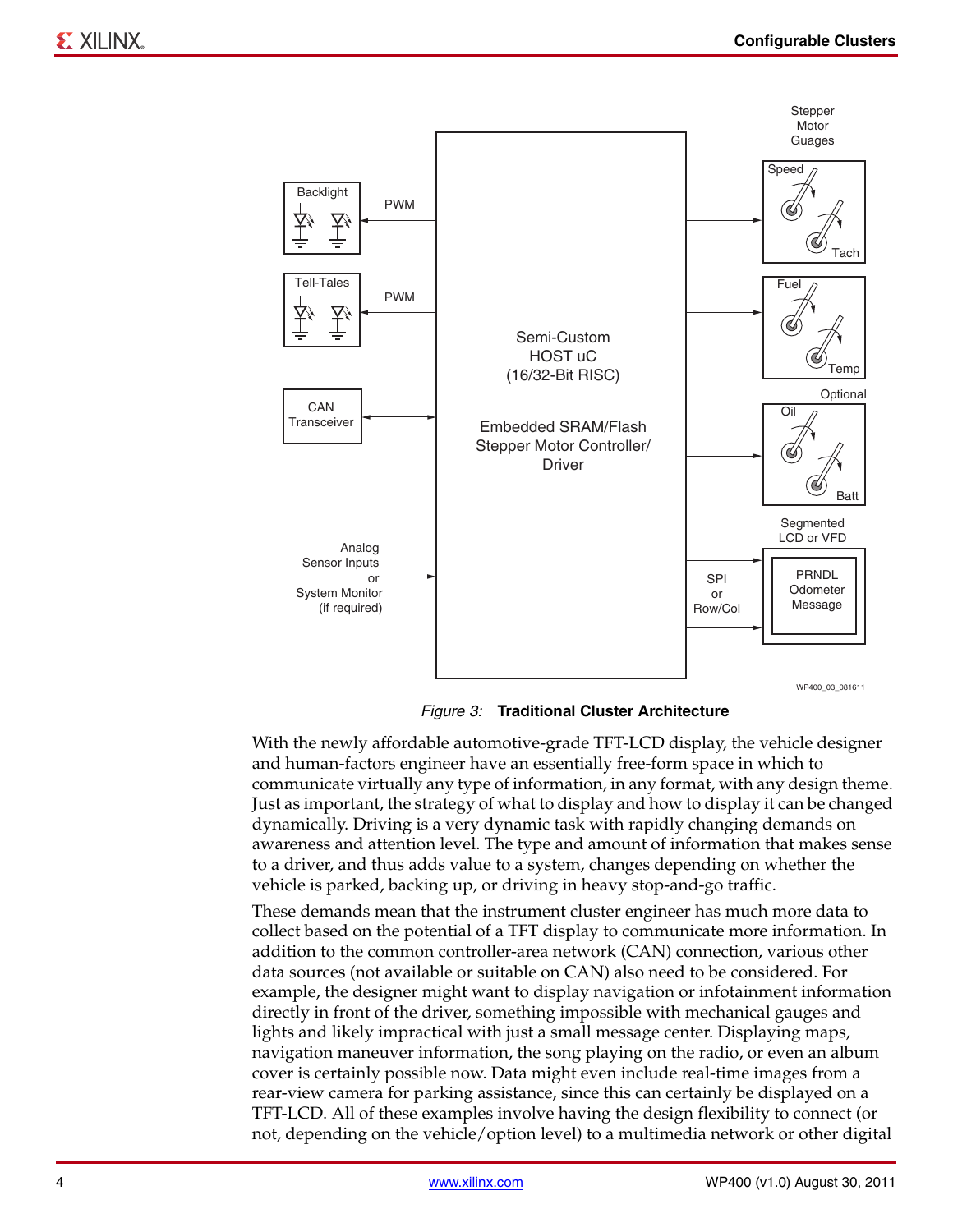video streaming standards, including such technologies as MOST® devices, Ethernet AVB, or APIX.

#### The Task of Displaying the Information

The cluster engineer must address the virtually unlimited number of permutations that an auto OEM can now potentially use that combine older electromechanical gauge technology with the TFT-LCD. As cost grows rapidly with display size and resolution, different trade-offs and combinations of old and new make sense in a value-oriented compact car vs. a luxury sedan. Even luxury-focused OEMs, who might be convinced there is no longer a place for a mechanical gauge face, can question whether two (or more) smaller TFT displays might offer a lower cost than one larger one. In addition, the level of display capability, desired content, and level of graphic content/animation can all influence the requirements of the display controller hardware. Design variables include:

- Number of electromechanical gauges (stepper motor controllers/drivers), if any. These can range from none to as many as six or eight in some truck applications.
- Number and size of TFT-LCDs, which can include heads-up display (HUD) options.
- TFT-LCD resolution and color depth (a key cost driver in display and display controller selection). Automotive-grade displays generally range from QVGA  $(320 \times 240 \text{ pixels})$  to Double WVGA  $(1,280 \times 480 \text{ pixels})$ .
- Number of graphics layers and type of alpha blending (varies with GUI concept and design style and typically ranges from two to as many as eight).
- Graphics capability and acceleration employed (for example, 2D, 2.5D, or 3D).
- Graphics performance in terms of display/object update rates, driven by the need for animation.
- Ability to capture, scale, process, and overlay video (for example, park assist or entertainment).
- Overall software compatibility complexity (e.g., type of graphics library/APIs employed, and compatibility with GUI development tools).
- Overall embedded-processor performance needs, which can range from 32-bit RISC for simple TFT-LCD message centers to superscalar multicore processors for a PC-like 3D experience.
- Overall memory performance and technology needed for video/graphics, which can range from low-cost, low-performance SDRAM to DDR3—the type of memory used in state-of-the-art PCs.

OEMs use these options to differentiate their vehicles or to give different models in their lineups their own distinct personalities. As a result, the cluster architect has to be prepared for the onslaught of fragmented customer requirements. One approach is to move from the traditional standard or semicustom microcontroller (based on programmable software) to a more dynamic, scalable platform based on programmable hardware.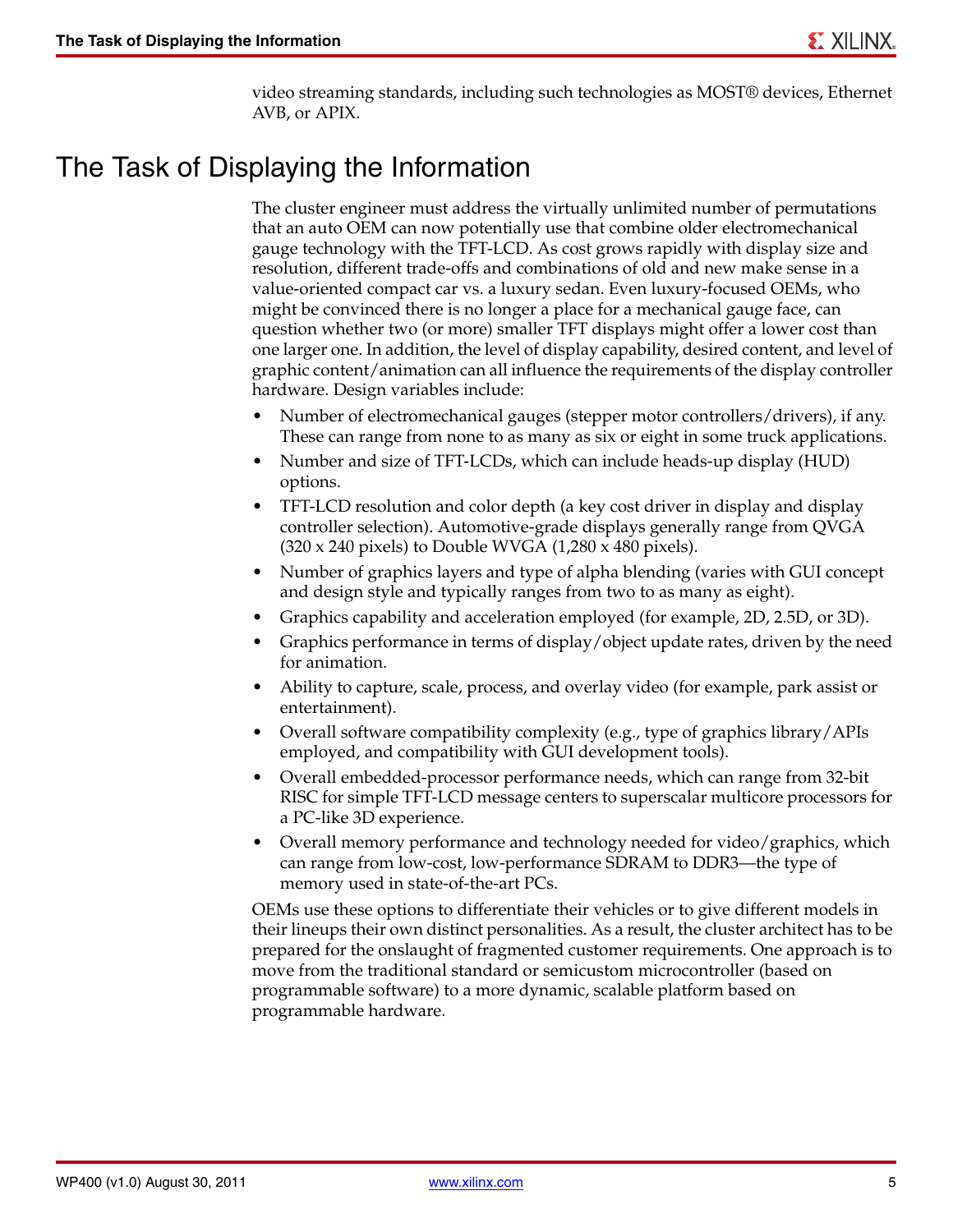# The Programmable Advantage

In terms of reprogrammability, no alternative devices can match the flexibility of an FPGA. In the dashboard instrumentation application, in particular, the FPGA provides the automotive business manager with a means to limit the number of platform architectures the product architect must develop and maintain, while enabling the flexibility needed to adapt to increasingly fragmented OEM requirements and strategies. [Figure 4](#page-5-0) illustrates the capability and flexibility of FPGA technology.

<span id="page-5-0"></span>

*Figure 4:* **FPGA-Based Cluster Platform**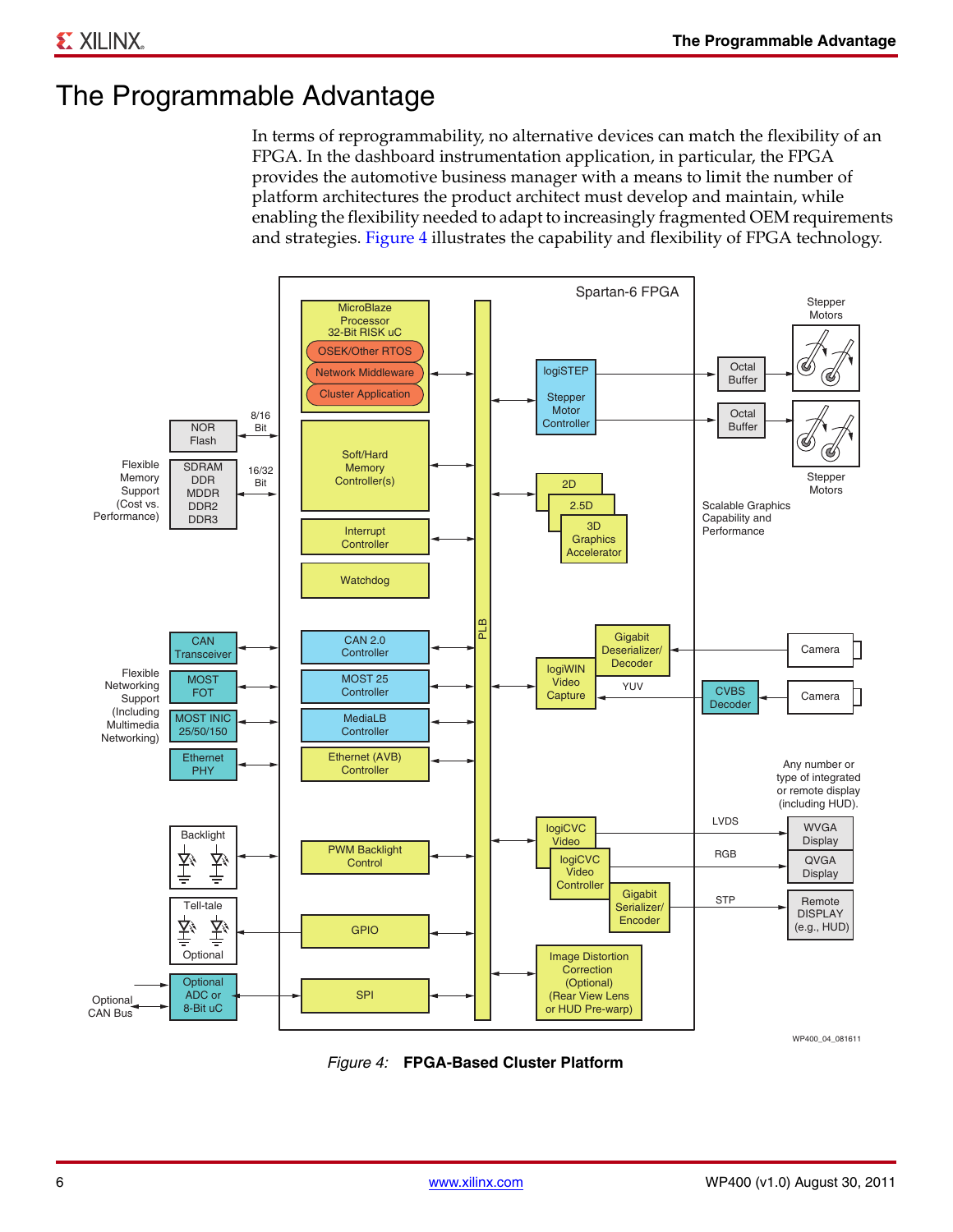In [Figure 4](#page-5-0), Xilinx® Automotive (XA) Spartan®-6 FPGA devices offer several key advantages, including:

- Hardened memory controller blocks for cost-effective high-performance DDR, DDR2, or DDR3 memory access, which is critical for high-performance graphics-based systems. In [Figure 4](#page-5-0), memory throughputs as high as 3.2 Gb/s are possible.
- High-speed I/O options including Gigabit LVDS and serial transceivers (with operation up to 3.2 Gb/s) that enable the integration of automotive-grade remote digital video/display links, such as APIX.
- An array of available packages and logic densities allow a single platform to scale, yielding product derivatives with a range of features and cost. Single-PCB designs are possible due to the availability of several logic densities in board- and pin-compatible packaging.
- Fully automotive-qualified XA device line (tested beyond the latest AEC-Q100 standards) with support for OEM-required Production Part Approval Process (PPAP) and full BOM, manufacturing site, and change controls.

While putting the FPGA at the center of the architecture can certainly maximize flexibility, there is also an opportunity to leverage programmable hardware as a bridge between mature cluster designs and new cluster requirements. [Figure 5](#page-7-0) shows how an automaker can use an FPGA to optionally extend the capability of a legacy cluster design into the TFT-LCD realm and also provide a means for multimedia network access. This is an attractive approach for addressing the transition to TFT-LCDs, while minimizing time to market and investment by leveraging mature, proven designs for the traditional cluster elements (e.g., sensor/network connectivity and electromagnetic gauge control). The added ability to create an embedded processor (namely, the MicroBlaze<sup>™</sup> processor) on the FPGA, in this example, allows the FPGA to run application-specific graphics software. This can avoid overtasking the host microprocessor as well as minimizing the risk and expense of making major modifications to the legacy host processor software.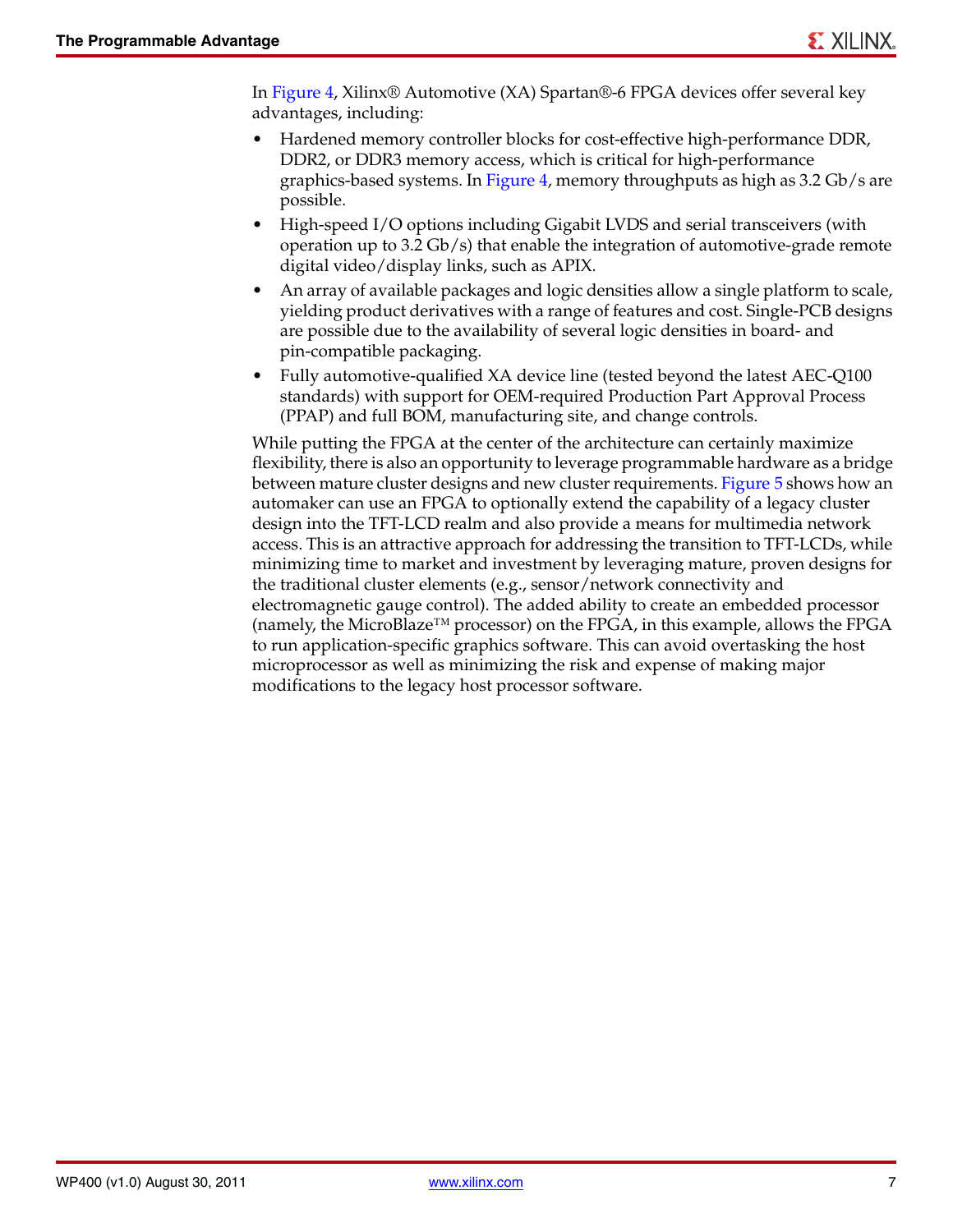<span id="page-7-0"></span>

*Figure 5:* **FPGA-Based Hybrid Cluster**

Combined with available third-party IP (e.g., Xylon logicBRICKS) and comprehensive hardware/software design tools, XA Spartan-6 FPGAs form the basis of a design platform that can help tier-one automotive suppliers eliminate the cost and risk associated with semicustom silicon and adapt to virtually any instrument cluster configuration with varying feature and performance levels, all at a cost that was unimaginable for programmable logic just a few years ago.

# Zynq-7000 EPPs

The Zynq™-7000 extensible processing platform (EPP) is a new class of device recently announced by Xilinx (see [Figure 6](#page-8-0)). This product combines a traditional, state-of-the-art, ARM® based processor system (well-known to many automotive software engineers) with the added flexibility of an FPGA (referred to as the programmable logic, or PL). A series of compatible devices provide for a range of FPGA resource levels and price points. The monolithic combination of these two sophisticated technologies offers embedded-processing performance far in excess of what can be achieved in "soft" FPGA-based microcontrollers alone—as well as virtually unlimited possibilities for software acceleration or peripheral/network connectivity that might be needed for data gathering, processing and display. As instrument clusters move into the PC-like realm in terms of information processing and display capability, EPPs open a new frontier for addressing this increasingly cost-sensitive, and flexibility-starved, automotive system.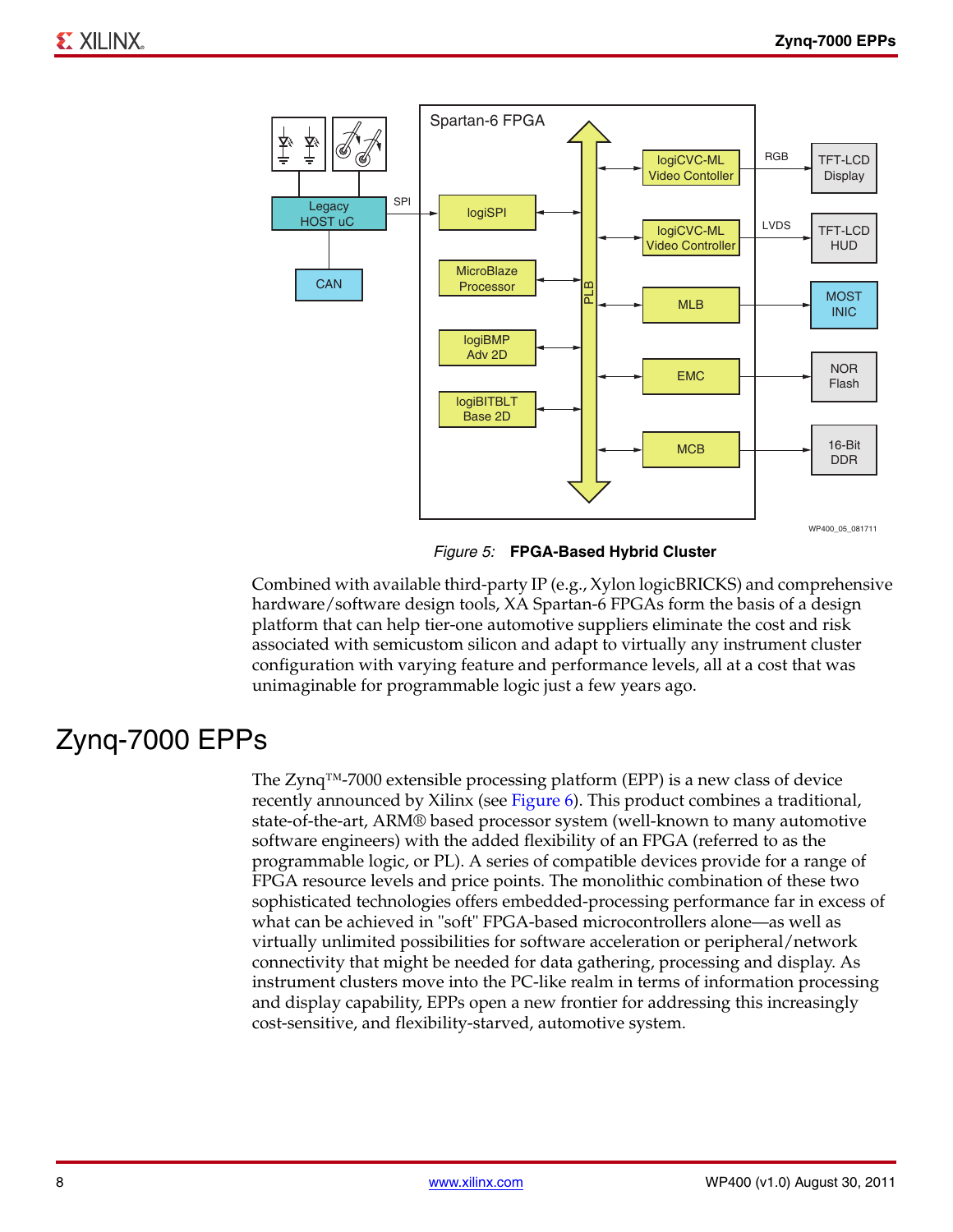<span id="page-8-0"></span>

*Figure 6:* **Zynq-7000 EPP**

# Conclusion

It is clear that the GUI approach in driver information systems is increasing the complexity of the traditional instrument cluster. With this complexity comes a new challenge: managing the increasing complexity and fragmentation of OEM requirements. One approach for managing the engineering cost associated with such an increase is moving from a traditional microcontroller (i.e., software-based) approach to one where both software and hardware can be optimized and modified for specific product derivatives, all within a single platform design or product architecture. A new frontier in programmability enabled by the emergence of affordable field-programmable logic is fast becoming a realistic means for achieving that goal.

For more information, go to:

[http://www.xilinx.com/applications/automotive/high-resolution-video-and-graph](http://www.xilinx.com/applications/automotive/high-resolution-video-and-graphics/index.htm) ics/index.htm

#### Revision History

The following table shows the revision history for this document:

| Date     | Version | <b>Description of Revisions</b> |
|----------|---------|---------------------------------|
| 08/30/11 |         | Initial Xilinx release.         |